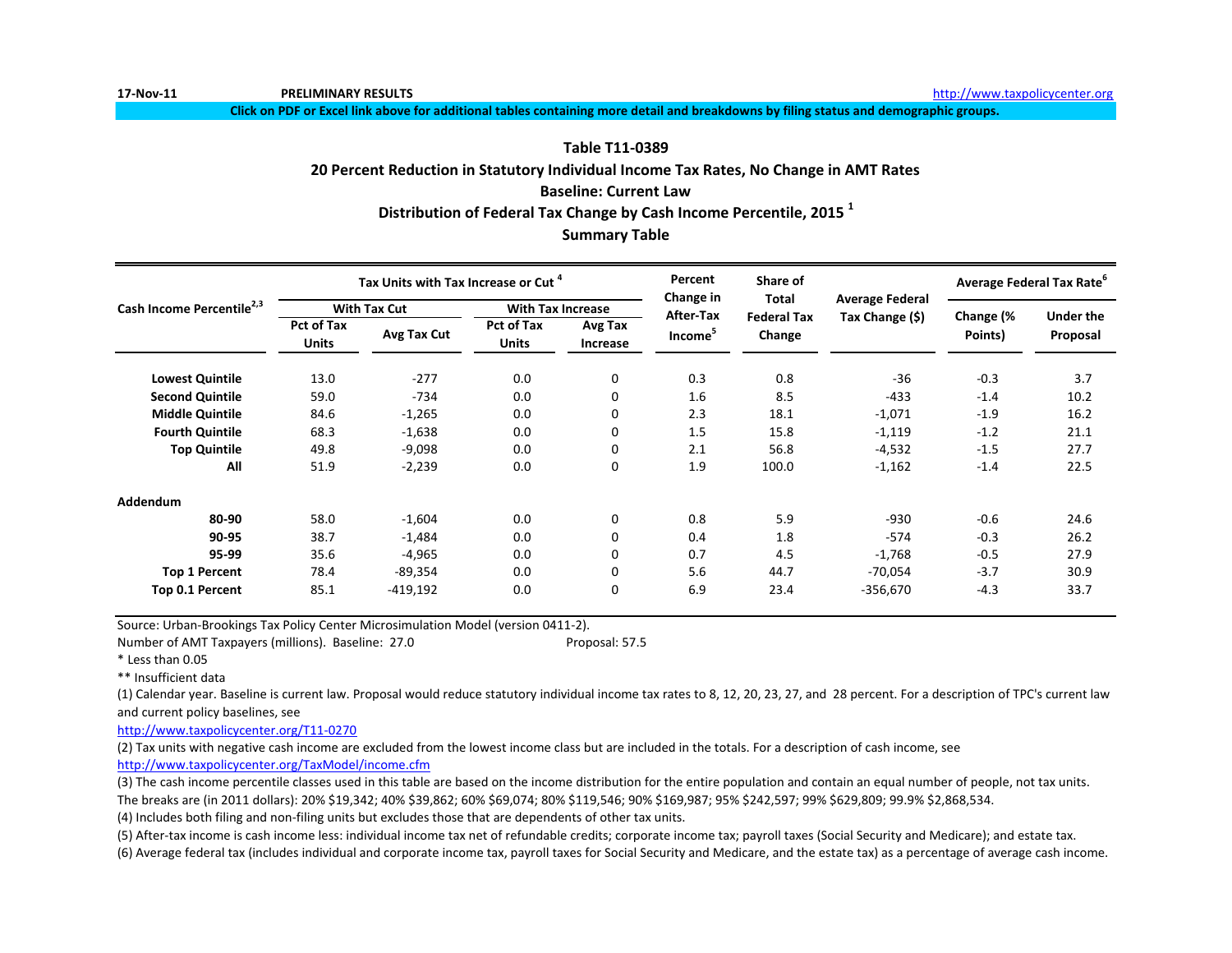(3) The cash income percentile classes used in this table are based on the income distribution for the entire population and contain an equal number of people, not tax units. The breaks are (in 2011 dollars): 20% \$19,342; 40% \$39,862; 60% \$69,074; 80% \$119,546; 90% \$169,987; 95% \$242,597; 99% \$629,809; 99.9% \$2,868,534.

Source: Urban-Brookings Tax Policy Center Microsimulation Model (version 0411-2).

Number of AMT Taxpayers (millions). Baseline: 27.0 Proposal: 57.5

| Cash Income Percentile <sup>2,3</sup> | Percent of Tax Units <sup>4</sup> |                             | Percent Change in             | <b>Share of Total</b><br><b>Federal Tax</b> | <b>Average Federal Tax Change</b> |         | <b>Share of Federal Taxes</b> |                              |                      | Average Federal Tax Rate <sup>o</sup> |
|---------------------------------------|-----------------------------------|-----------------------------|-------------------------------|---------------------------------------------|-----------------------------------|---------|-------------------------------|------------------------------|----------------------|---------------------------------------|
|                                       | <b>With Tax Cut</b>               | <b>With Tax</b><br>Increase | After-Tax Income <sup>5</sup> | Change                                      | <b>Dollars</b>                    | Percent | Change (% Points)             | <b>Under the</b><br>Proposal | Change (%<br>Points) | <b>Under the</b><br>Proposal          |
| <b>Lowest Quintile</b>                | 13.0                              | 0.0                         | 0.3                           | 0.8                                         | $-36$                             | $-8.0$  | 0.0                           | 0.6                          | $-0.3$               | 3.7                                   |
| <b>Second Quintile</b>                | 59.0                              | 0.0                         | 1.6                           | 8.5                                         | $-433$                            | $-12.1$ | $-0.3$                        | 3.9                          | $-1.4$               | 10.2                                  |
| <b>Middle Quintile</b>                | 84.6                              | 0.0                         | 2.3                           | 18.1                                        | $-1,071$                          | $-10.5$ | $-0.5$                        | 9.9                          | $-1.9$               | 16.2                                  |
| <b>Fourth Quintile</b>                | 68.3                              | 0.0                         | 1.5                           | 15.8                                        | $-1,119$                          | $-5.2$  | 0.2                           | 18.5                         | $-1.2$               | 21.1                                  |
| <b>Top Quintile</b>                   | 49.8                              | 0.0                         | 2.1                           | 56.8                                        | $-4,532$                          | $-5.2$  | 0.6                           | 67.0                         | $-1.5$               | 27.7                                  |
| All                                   | 51.9                              | 0.0                         | 1.9                           | 100.0                                       | $-1,162$                          | $-6.0$  | 0.0                           | 100.0                        | $-1.4$               | 22.5                                  |
| Addendum                              |                                   |                             |                               |                                             |                                   |         |                               |                              |                      |                                       |
| 80-90                                 | 58.0                              | 0.0                         | 0.8                           | 5.9                                         | $-930$                            | $-2.5$  | 0.6                           | 14.9                         | $-0.6$               | 24.6                                  |
| 90-95                                 | 38.7                              | 0.0                         | 0.4                           | 1.8                                         | $-574$                            | $-1.0$  | 0.6                           | 11.0                         | $-0.3$               | 26.2                                  |
| 95-99                                 | 35.6                              | 0.0                         | 0.7                           | 4.5                                         | $-1,768$                          | $-1.7$  | 0.7                           | 16.8                         | $-0.5$               | 27.9                                  |
| <b>Top 1 Percent</b>                  | 78.4                              | 0.0                         | 5.6                           | 44.7                                        | $-70,054$                         | $-10.6$ | $-1.2$                        | 24.2                         | $-3.7$               | 30.9                                  |
| Top 0.1 Percent                       | 85.1                              | 0.0                         | 6.9                           | 23.4                                        | $-356,670$                        | $-11.2$ | $-0.7$                        | 11.8                         | $-4.3$               | 33.7                                  |

(4) Includes both filing and non-filing units but excludes those that are dependents of other tax units.

| Cash Income Percentile <sup>2,3</sup> | Tax Units <sup>4</sup>       |                            | <b>Pre-Tax Income</b> |                     | <b>Federal Tax Burden</b> |                     | After-Tax Income  |                            | Average<br><b>Federal Tax</b> |
|---------------------------------------|------------------------------|----------------------------|-----------------------|---------------------|---------------------------|---------------------|-------------------|----------------------------|-------------------------------|
|                                       | <b>Number</b><br>(thousands) | Percent of<br><b>Total</b> | Average (dollars)     | Percent of<br>Total | Average (dollars)         | Percent of<br>Total | Average (dollars) | Percent of<br><b>Total</b> | Rate <sup>6</sup>             |
| <b>Lowest Quintile</b>                | 43,801                       | 25.9                       | 11,368                | 3.7                 | 451                       | 0.6                 | 10,917            | 4.6                        | 4.0                           |
| <b>Second Quintile</b>                | 38,297                       | 22.7                       | 30,850                | 8.7                 | 3,580                     | 4.2                 | 27,270            | 10.1                       | 11.6                          |
| <b>Middle Quintile</b>                | 33,246                       | 19.7                       | 56,491                | 13.8                | 10,200                    | 10.4                | 46,291            | 14.9                       | 18.1                          |
| <b>Fourth Quintile</b>                | 27,764                       | 16.4                       | 97,100                | 19.8                | 21,571                    | 18.3                | 75,529            | 20.3                       | 22.2                          |
| <b>Top Quintile</b>                   | 24,598                       | 14.6                       | 301,089               | 54.4                | 88,046                    | 66.3                | 213,043           | 50.6                       | 29.2                          |
| All                                   | 168,946                      | 100.0                      | 80,584                | 100.0               | 19,325                    | 100.0               | 61,258            | 100.0                      | 24.0                          |
| Addendum                              |                              |                            |                       |                     |                           |                     |                   |                            |                               |
| 80-90                                 | 12,369                       | 7.3                        | 150,582               | 13.7                | 37,990                    | 14.4                | 112,592           | 13.5                       | 25.2                          |
| 90-95                                 | 6,040                        | 3.6                        | 213,273               | 9.5                 | 56,407                    | 10.4                | 156,866           | 9.2                        | 26.5                          |
| 95-99                                 | 4,936                        | 2.9                        | 375,241               | 13.6                | 106,392                   | 16.1                | 268,850           | 12.8                       | 28.4                          |
| <b>Top 1 Percent</b>                  | 1,253                        | 0.7                        | 1,918,232             | 17.7                | 662,489                   | 25.4                | 1,255,743         | 15.2                       | 34.5                          |
| Top 0.1 Percent                       | 129                          | 0.1                        | 8,360,965             | 7.9                 | 3,172,325                 | 12.5                | 5,188,640         | 6.5                        | 37.9                          |

(5) After-tax income is cash income less: individual income tax net of refundable credits; corporate income tax; payroll taxes (Social Security and Medicare); and estate tax. (6) Average federal tax (includes individual and corporate income tax, payroll taxes for Social Security and Medicare, and the estate tax) as a percentage of average cash income.

(1) Calendar year. Baseline is current law. Proposal would reduce statutory individual income tax rates to 8, 12, 20, 23, 27, and 28 percent. For a description of TPC's current law and current policy [http://www.taxpolicycente](http://www.taxpolicycenter.org/T11-0270)r.org/T11-0270

(2) Tax units with negative cash income are excluded from the lowest income class but are included in the totals. For a description of cash income, see

[http://www.taxpolicycente](http://www.taxpolicycenter.org/TaxModel/income.cfm)r.org/TaxModel/income.cfm

### **Baseline Distribution of Income and Federal Taxes by Cash Income Percentile, 2015 <sup>1</sup>**

**Detail Table**

**Table T11-0389 20 Percent Reduction in Statutory Individual Income Tax Rates, No Change in AMT Rates Baseline: Current Law**

**Distribution of Federal Tax Change by Cash Income Percentile, 2015 <sup>1</sup>**

<sup>\*</sup> Less than 0.05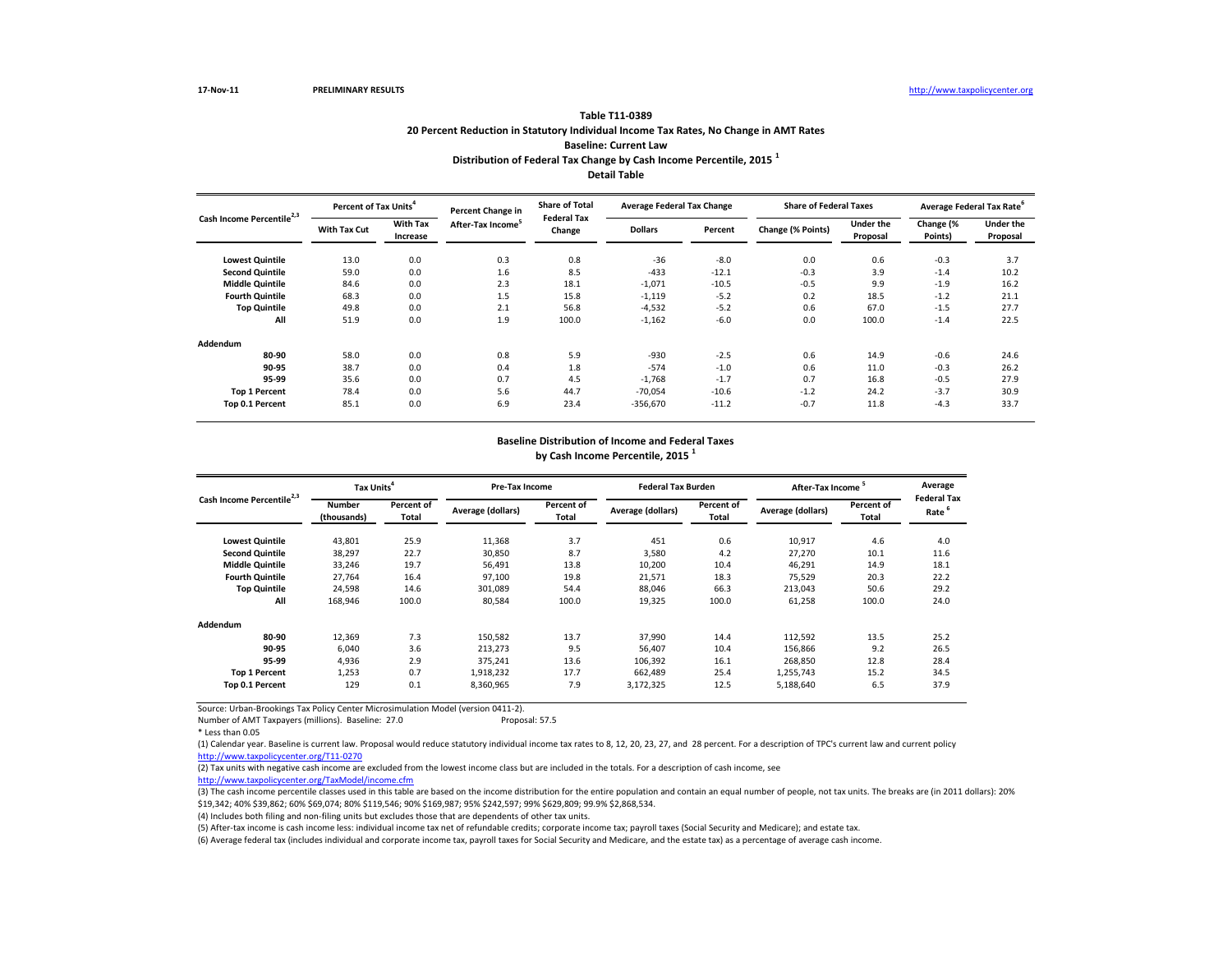Source: Urban-Brookings Tax Policy Center Microsimulation Model (version 0411-2).

Number of AMT Taxpayers (millions). Baseline: 27.0 Proposal: 57.5

| Cash Income Percentile <sup>2,3</sup> | Percent of Tax Units <sup>4</sup> |                             | <b>Percent Change in</b>      | <b>Share of Total</b><br><b>Federal Tax</b> | <b>Average Federal Tax Change</b> |         | <b>Share of Federal Taxes</b> |                       | Average Federal Tax Rate <sup>6</sup> |                              |
|---------------------------------------|-----------------------------------|-----------------------------|-------------------------------|---------------------------------------------|-----------------------------------|---------|-------------------------------|-----------------------|---------------------------------------|------------------------------|
|                                       | <b>With Tax Cut</b>               | <b>With Tax</b><br>Increase | After-Tax Income <sup>5</sup> | Change                                      | <b>Dollars</b>                    | Percent | Change (% Points)             | Under the<br>Proposal | Change (%<br>Points)                  | <b>Under the</b><br>Proposal |
| <b>Lowest Quintile</b>                | 6.6                               | 0.0                         | 0.1                           | 0.1                                         | $-7$                              | $-4.2$  | 0.0                           | 0.2                   | $-0.1$                                | 1.6                          |
| <b>Second Quintile</b>                | 48.8                              | 0.0                         | 1.2                           | 5.4                                         | $-298$                            | $-10.4$ | $-0.2$                        | 2.9                   | $-1.1$                                | 9.3                          |
| <b>Middle Quintile</b>                | 75.7                              | 0.0                         | 1.7                           | 12.4                                        | $-725$                            | $-8.8$  | $-0.3$                        | 8.2                   | $-1.5$                                | 15.0                         |
| <b>Fourth Quintile</b>                | 72.1                              | 0.0                         | 1.6                           | 16.4                                        | $-1,040$                          | $-5.7$  | 0.1                           | 17.5                  | $-1.2$                                | 20.4                         |
| <b>Top Quintile</b>                   | 64.5                              | 0.0                         | 2.3                           | 65.7                                        | $-4,104$                          | $-5.6$  | 0.3                           | 71.0                  | $-1.6$                                | 27.3                         |
| All                                   | 51.9                              | 0.0                         | 1.9                           | 100.0                                       | $-1,162$                          | $-6.0$  | 0.0                           | 100.0                 | $-1.4$                                | 22.5                         |
| <b>Addendum</b>                       |                                   |                             |                               |                                             |                                   |         |                               |                       |                                       |                              |
| 80-90                                 | 71.5                              | 0.0                         | 1.3                           | 10.2                                        | $-1,276$                          | $-4.0$  | 0.3                           | 15.7                  | $-1.0$                                | 23.8                         |
| 90-95                                 | 62.9                              | 0.0                         | 0.9                           | 5.0                                         | $-1,228$                          | $-2.6$  | 0.4                           | 12.1                  | $-0.7$                                | 25.6                         |
| 95-99                                 | 46.6                              | 0.0                         | 0.8                           | 5.6                                         | $-1,771$                          | $-2.0$  | 0.7                           | 18.0                  | $-0.6$                                | 27.5                         |
| <b>Top 1 Percent</b>                  | 74.6                              | 0.0                         | 5.3                           | 44.9                                        | $-58,212$                         | $-10.2$ | $-1.2$                        | 25.3                  | $-3.5$                                | 30.8                         |
| Top 0.1 Percent                       | 83.5                              | 0.0                         | 6.8                           | 24.1                                        | $-312,863$                        | $-11.1$ | $-0.7$                        | 12.4                  | $-4.2$                                | 33.7                         |

|                                       | Tax Units <sup>4</sup>       |                     | <b>Pre-Tax Income</b> |                            | <b>Federal Tax Burden</b> |                     | After-Tax Income <sup>5</sup> |                            | Average<br><b>Federal Tax</b> |
|---------------------------------------|------------------------------|---------------------|-----------------------|----------------------------|---------------------------|---------------------|-------------------------------|----------------------------|-------------------------------|
| Cash Income Percentile <sup>2,3</sup> | <b>Number</b><br>(thousands) | Percent of<br>Total | Average (dollars)     | Percent of<br><b>Total</b> | Average (dollars)         | Percent of<br>Total | Average (dollars)             | <b>Percent of</b><br>Total | Rate <sup>6</sup>             |
| <b>Lowest Quintile</b>                | 36,457                       | 21.6                | 10,602                | 2.8                        | 175                       | 0.2                 | 10,427                        | 3.7                        | 1.7                           |
| <b>Second Quintile</b>                | 35,217                       | 20.9                | 27,635                | 7.2                        | 2,857                     | 3.1                 | 24,777                        | 8.4                        | 10.3                          |
| <b>Middle Quintile</b>                | 33,605                       | 19.9                | 49,901                | 12.3                       | 8,210                     | 8.5                 | 41,691                        | 13.5                       | 16.5                          |
| <b>Fourth Quintile</b>                | 31,021                       | 18.4                | 84,761                | 19.3                       | 18,362                    | 17.5                | 66,399                        | 19.9                       | 21.7                          |
| <b>Top Quintile</b>                   | 31,406                       | 18.6                | 254,525               | 58.7                       | 73,494                    | 70.7                | 181,032                       | 54.9                       | 28.9                          |
| All                                   | 168,946                      | 100.0               | 80,584                | 100.0                      | 19,325                    | 100.0               | 61,258                        | 100.0                      | 24.0                          |
| Addendum                              |                              |                     |                       |                            |                           |                     |                               |                            |                               |
| 80-90                                 | 15,725                       | 9.3                 | 128,613               | 14.9                       | 31,882                    | 15.4                | 96,731                        | 14.7                       | 24.8                          |
| 90-95                                 | 7,925                        | 4.7                 | 182,258               | 10.6                       | 47,894                    | 11.6                | 134,363                       | 10.3                       | 26.3                          |
| 95-99                                 | 6,244                        | 3.7                 | 320,925               | 14.7                       | 89,994                    | 17.2                | 230,931                       | 13.9                       | 28.0                          |
| <b>Top 1 Percent</b>                  | 1,512                        | 0.9                 | 1,668,229             | 18.5                       | 572,160                   | 26.5                | 1,096,069                     | 16.0                       | 34.3                          |
| Top 0.1 Percent                       | 151                          | 0.1                 | 7,425,020             | 8.3                        | 2,816,378                 | 13.1                | 4,608,642                     | 6.7                        | 37.9                          |

(4) Includes both filing and non-filing units but excludes those that are dependents of other tax units.

(5) After-tax income is cash income less: individual income tax net of refundable credits; corporate income tax; payroll taxes (Social Security and Medicare); and estate tax. (6) Average federal tax (includes individual and corporate income tax, payroll taxes for Social Security and Medicare, and the estate tax) as a percentage of average cash income.

(1) Calendar year. Baseline is current law. Proposal would reduce statutory individual income tax rates to 8, 12, 20, 23, 27, and 28 percent. For a description of TPC's current law and current policy [http://www.taxpolicycente](http://www.taxpolicycenter.org/T11-0270)r.org/T11-0270

(2) Tax units with negative cash income are excluded from the lowest income class but are included in the totals. For a description of cash income, see [http://www.taxpolicycente](http://www.taxpolicycenter.org/TaxModel/income.cfm)r.org/TaxModel/income.cfm

### **Baseline Distribution of Income and Federal Taxes by Cash Income Percentile Adjusted for Family Size, 2015 <sup>1</sup>**

## **Distribution of Federal Tax Change by Cash Income Percentile Adjusted for Family Size, 2015 <sup>1</sup> Detail Table**

<sup>\*</sup> Less than 0.05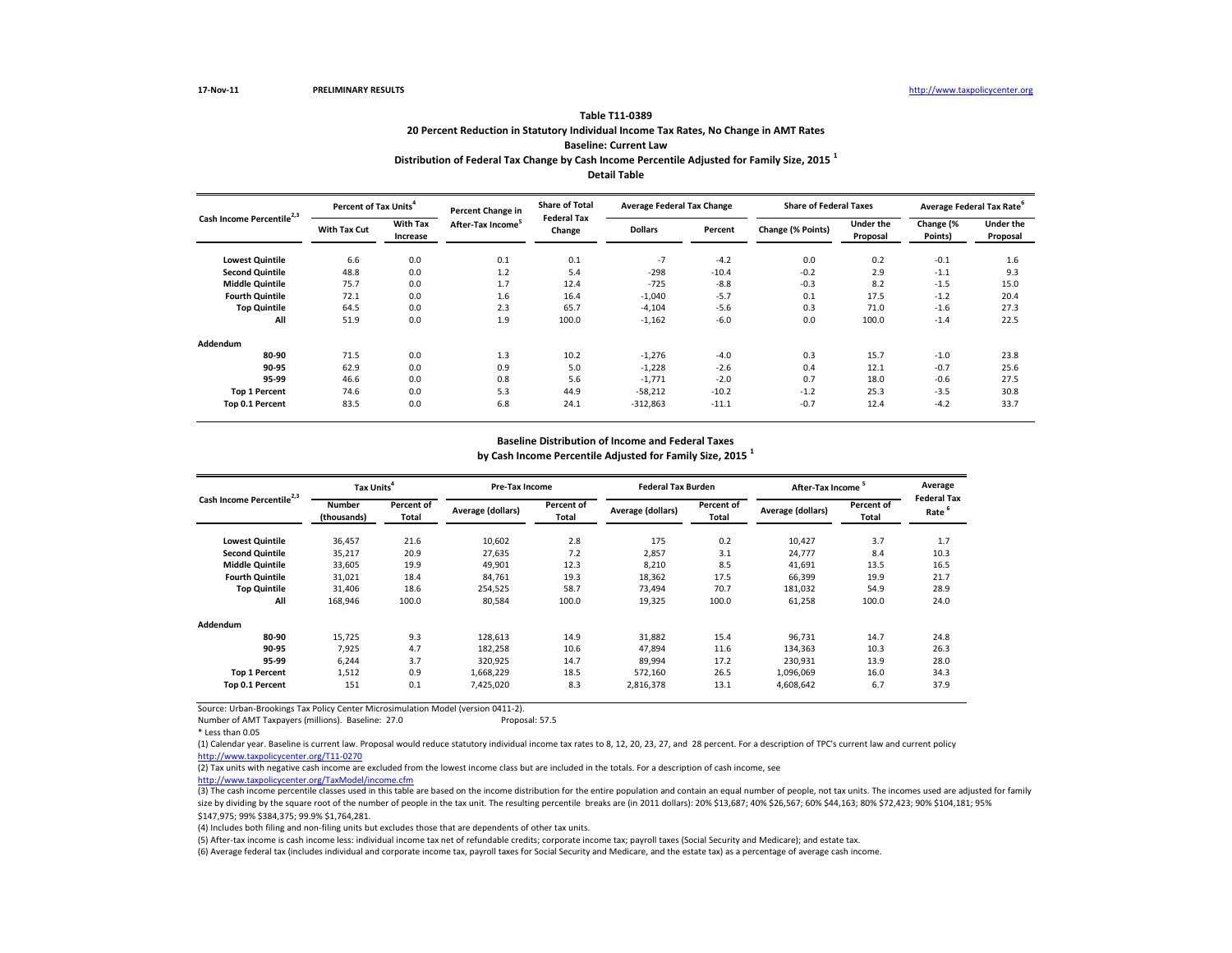Source: Urban-Brookings Tax Policy Center Microsimulation Model (version 0411-2).

\* Less than 0.05

(5) After-tax income is cash income less: individual income tax net of refundable credits; corporate income tax; payroll taxes (Social Security and Medicare); and estate tax. (6) Average federal tax (includes individual and corporate income tax, payroll taxes for Social Security and Medicare, and the estate tax) as a percentage of average cash income.

| Cash Income Percentile <sup>2,3</sup> |                     | Percent of Tax Units <sup>4</sup> |                               | <b>Share of Total</b><br>Percent Change in | <b>Average Federal Tax Change</b> |         | <b>Share of Federal Taxes</b> |                              | Average Federal Tax Rate <sup>6</sup> |                              |
|---------------------------------------|---------------------|-----------------------------------|-------------------------------|--------------------------------------------|-----------------------------------|---------|-------------------------------|------------------------------|---------------------------------------|------------------------------|
|                                       | <b>With Tax Cut</b> | <b>With Tax</b><br>Increase       | After-Tax Income <sup>5</sup> | <b>Federal Tax</b><br>Change               | <b>Dollars</b>                    | Percent | Change (% Points)             | <b>Under the</b><br>Proposal | Change (%<br>Points)                  | <b>Under the</b><br>Proposal |
| <b>Lowest Quintile</b>                | 8.9                 | 0.0                               | 0.1                           | 0.3                                        | $-10$                             | $-2.0$  | 0.1                           | 1.5                          | $-0.1$                                | 5.7                          |
| <b>Second Quintile</b>                | 42.1                | 0.0                               | 1.2                           | 6.8                                        | $-237$                            | $-11.7$ | $-0.2$                        | 4.8                          | $-1.1$                                | 8.4                          |
| <b>Middle Quintile</b>                | 83.5                | 0.0                               | 2.4                           | 17.3                                       | -746                              | $-12.2$ | $-0.5$                        | 11.5                         | $-2.0$                                | 14.3                         |
| <b>Fourth Quintile</b>                | 95.1                | 0.0                               | 3.4                           | 27.8                                       | $-1,595$                          | $-11.8$ | $-0.7$                        | 19.3                         | $-2.6$                                | 19.7                         |
| <b>Top Quintile</b>                   | 85.3                | 0.0                               | 2.8                           | 47.8                                       | $-3,287$                          | $-6.6$  | 1.3                           | 62.7                         | $-2.0$                                | 27.8                         |
| All                                   | 53.4                | 0.0                               | 2.5                           | 100.0                                      | $-842$                            | $-8.5$  | 0.0                           | 100.0                        | $-1.9$                                | 20.6                         |
| <b>Addendum</b>                       |                     |                                   |                               |                                            |                                   |         |                               |                              |                                       |                              |
| 80-90                                 | 92.2                | 0.0                               | 3.3                           | 17.1                                       | $-2,264$                          | $-9.5$  | $-0.2$                        | 15.1                         | $-2.5$                                | 23.3                         |
| 90-95                                 | 88.1                | 0.0                               | 2.4                           | 8.5                                        | $-2,310$                          | $-6.4$  | 0.3                           | 11.4                         | $-1.8$                                | 25.5                         |
| 95-99                                 | 66.6                | 0.0                               | 1.0                           | 4.6                                        | $-1,655$                          | $-2.6$  | 1.0                           | 16.0                         | $-0.7$                                | 27.9                         |
| <b>Top 1 Percent</b>                  | 67.3                | 0.0                               | 4.4                           | 17.7                                       | $-31,413$                         | $-7.5$  | 0.2                           | 20.2                         | $-2.8$                                | 34.2                         |
| <b>Top 0.1 Percent</b>                | 74.8                | 0.0                               | 6.5                           | 10.4                                       | $-206,852$                        | $-9.3$  | $-0.1$                        | 9.4                          | $-3.8$                                | 37.3                         |

|                                       | Tax Units <sup>4</sup>       |                     | <b>Pre-Tax Income</b> |                            | <b>Federal Tax Burden</b> |                            | After-Tax Income <sup>5</sup> |                            | Average<br><b>Federal Tax</b> |
|---------------------------------------|------------------------------|---------------------|-----------------------|----------------------------|---------------------------|----------------------------|-------------------------------|----------------------------|-------------------------------|
| Cash Income Percentile <sup>2,3</sup> | <b>Number</b><br>(thousands) | Percent of<br>Total | Average (dollars)     | Percent of<br><b>Total</b> | Average (dollars)         | Percent of<br><b>Total</b> | <b>Average (dollars)</b>      | <b>Percent of</b><br>Total | Rate <sup>6</sup>             |
| <b>Lowest Quintile</b>                | 23,196                       | 28.5                | 8,395                 | 5.4                        | 485                       | 1.4                        | 7,910                         | 6.6                        | 5.8                           |
| <b>Second Quintile</b>                | 19,667                       | 24.2                | 21,310                | 11.7                       | 2,020                     | 4.9                        | 19,290                        | 13.6                       | 9.5                           |
| <b>Middle Quintile</b>                | 15,891                       | 19.5                | 37,519                | 16.6                       | 6,100                     | 12.0                       | 31,419                        | 18.0                       | 16.3                          |
| <b>Fourth Quintile</b>                | 11,931                       | 14.7                | 60,761                | 20.2                       | 13,554                    | 20.1                       | 47,206                        | 20.3                       | 22.3                          |
| <b>Top Quintile</b>                   | 9,954                        | 12.2                | 167,534               | 46.5                       | 49,782                    | 61.5                       | 117,753                       | 42.1                       | 29.7                          |
| All                                   | 81,336                       | 100.0               | 44,116                | 100.0                      | 9,914                     | 100.0                      | 34,202                        | 100.0                      | 22.5                          |
| Addendum                              |                              |                     |                       |                            |                           |                            |                               |                            |                               |
| 80-90                                 | 5,175                        | 6.4                 | 92,340                | 13.3                       | 23,776                    | 15.3                       | 68,565                        | 12.8                       | 25.8                          |
| 90-95                                 | 2,512                        | 3.1                 | 131,560               | 9.2                        | 35,882                    | 11.2                       | 95,679                        | 8.6                        | 27.3                          |
| 95-99                                 | 1,882                        | 2.3                 | 225,150               | 11.8                       | 64,386                    | 15.0                       | 160,764                       | 10.9                       | 28.6                          |
| <b>Top 1 Percent</b>                  | 385                          | 0.5                 | 1,132,088             | 12.1                       | 418,934                   | 20.0                       | 713,155                       | 9.9                        | 37.0                          |
| Top 0.1 Percent                       | 34                           | 0.0                 | 5,399,109             | 5.2                        | 2,219,627                 | 9.5                        | 3,179,482                     | 3.9                        | 41.1                          |

(1) Calendar year. Baseline is current law. Proposal would reduce statutory individual income tax rates to 8, 12, 20, 23, 27, and 28 percent. For a description of TPC's current law and current policy [http://www.taxpolicycente](http://www.taxpolicycenter.org/T11-0270)r.org/T11-0270

(2) Tax units with negative cash income are excluded from the lowest income class but are included in the totals. For a description of cash income, see [http://www.taxpolicycente](http://www.taxpolicycenter.org/TaxModel/income.cfm)r.org/TaxModel/income.cfm

(4) Includes both filing and non-filing units but excludes those that are dependents of other tax units.

### **Baseline Distribution of Income and Federal Taxes by Cash Income Percentile Adjusted for Family Size, 2015 <sup>1</sup>**

## **Distribution of Federal Tax Change by Cash Income Percentile Adjusted for Family Size, 2015 <sup>1</sup> Detail Table - Single Tax Units**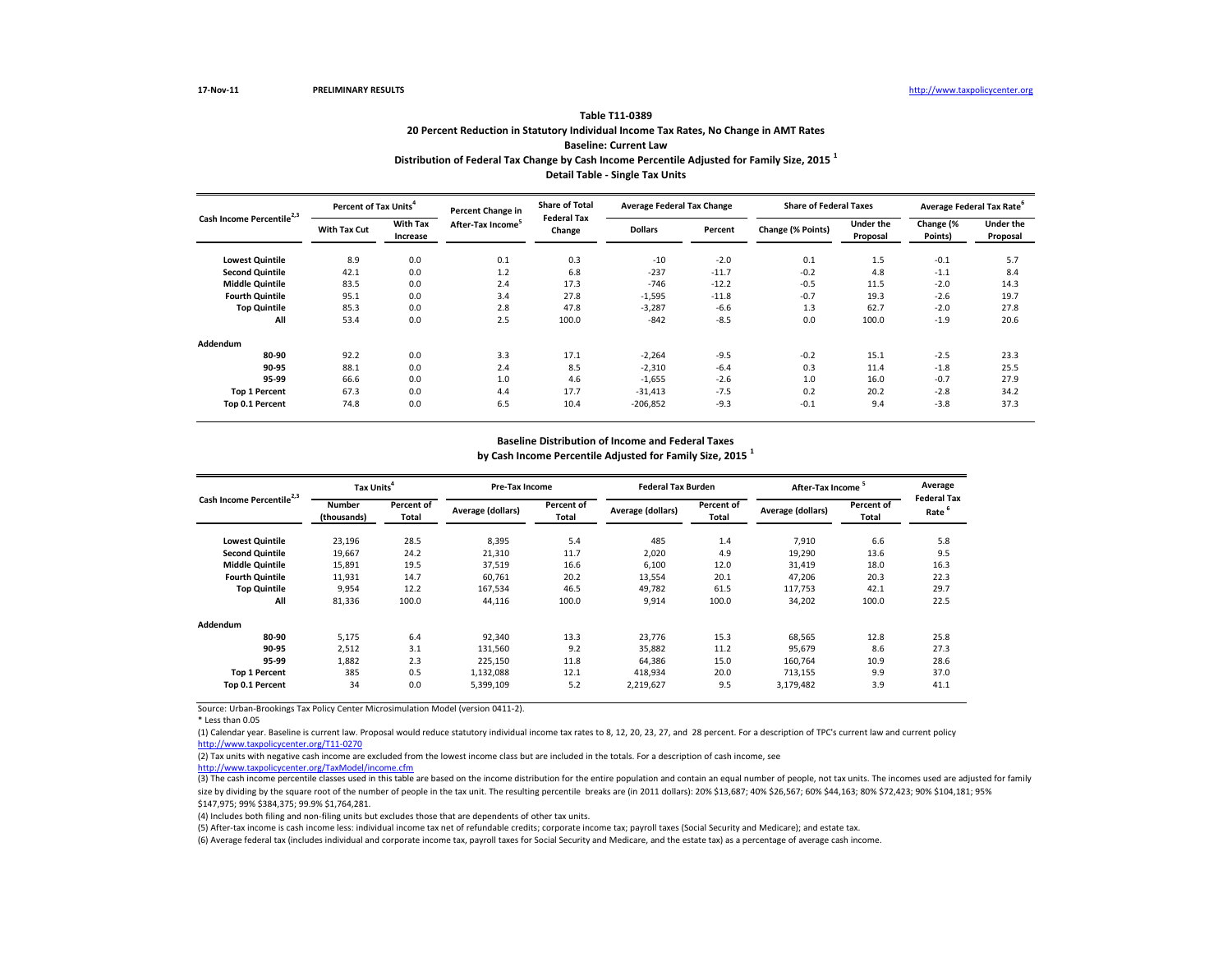Source: Urban-Brookings Tax Policy Center Microsimulation Model (version 0411-2).

\* Less than 0.05

(5) After-tax income is cash income less: individual income tax net of refundable credits; corporate income tax; payroll taxes (Social Security and Medicare); and estate tax. (6) Average federal tax (includes individual and corporate income tax, payroll taxes for Social Security and Medicare, and the estate tax) as a percentage of average cash income.

| Cash Income Percentile <sup>2,3</sup> |                     | <b>Percent of Tax Units</b> |                               | <b>Share of Total</b><br>Percent Change in | <b>Average Federal Tax Change</b> |         | <b>Share of Federal Taxes</b> |                              | Average Federal Tax Rate <sup>6</sup> |                              |
|---------------------------------------|---------------------|-----------------------------|-------------------------------|--------------------------------------------|-----------------------------------|---------|-------------------------------|------------------------------|---------------------------------------|------------------------------|
|                                       | <b>With Tax Cut</b> | <b>With Tax</b><br>Increase | After-Tax Income <sup>5</sup> | <b>Federal Tax</b><br>Change               | <b>Dollars</b>                    | Percent | Change (% Points)             | <b>Under the</b><br>Proposal | Change (%<br>Points)                  | <b>Under the</b><br>Proposal |
| <b>Lowest Quintile</b>                | 2.2                 | 0.0                         | 0.0                           | 0.0                                        | $-3$                              | $-1.1$  | 0.0                           | 0.1                          | 0.0                                   | 1.7                          |
| <b>Second Quintile</b>                | 53.7                | 0.0                         | 1.2                           | 2.4                                        | $-398$                            | $-8.7$  | $-0.1$                        | 1.4                          | $-1.0$                                | 10.7                         |
| <b>Middle Quintile</b>                | 67.2                | 0.0                         | 1.4                           | 7.9                                        | $-754$                            | $-7.4$  | $-0.1$                        | 5.4                          | $-1.2$                                | 14.5                         |
| <b>Fourth Quintile</b>                | 58.5                | 0.0                         | 0.9                           | 10.3                                       | -756                              | $-3.4$  | 0.3                           | 15.9                         | $-0.7$                                | 20.5                         |
| <b>Top Quintile</b>                   | 55.9                | 0.0                         | 2.2                           | 79.5                                       | $-4,634$                          | $-5.4$  | $-0.1$                        | 77.2                         | $-1.5$                                | 27.1                         |
| All                                   | 54.2                | 0.0                         | 1.8                           | 100.0                                      | $-1,945$                          | $-5.2$  | 0.0                           | 100.0                        | $-1.3$                                | 24.1                         |
| <b>Addendum</b>                       |                     |                             |                               |                                            |                                   |         |                               |                              |                                       |                              |
| 80-90                                 | 63.0                | 0.0                         | 0.7                           | 6.9                                        | $-842$                            | $-2.3$  | 0.5                           | 16.1                         | $-0.6$                                | 23.8                         |
| 90-95                                 | 52.3                | 0.0                         | 0.5                           | 3.4                                        | $-755$                            | $-1.4$  | 0.5                           | 13.0                         | $-0.4$                                | 25.6                         |
| 95-99                                 | 38.3                | 0.0                         | 0.7                           | 6.7                                        | $-1,868$                          | $-1.8$  | 0.7                           | 19.7                         | $-0.5$                                | 27.4                         |
| <b>Top 1 Percent</b>                  | 77.7                | 0.0                         | 5.5                           | 62.5                                       | $-67,249$                         | $-10.8$ | $-1.8$                        | 28.3                         | $-3.6$                                | 30.0                         |
| Top 0.1 Percent                       | 86.3                | 0.0                         | 6.9                           | 32.6                                       | $-344,733$                        | $-11.6$ | $-1.0$                        | 13.7                         | $-4.3$                                | 32.9                         |

| Cash Income Percentile <sup>2,3</sup> | Tax Units <sup>4</sup>       |                            | <b>Pre-Tax Income</b> |                            | <b>Federal Tax Burden</b> |                            | After-Tax Income  |                            | Average                                 |
|---------------------------------------|------------------------------|----------------------------|-----------------------|----------------------------|---------------------------|----------------------------|-------------------|----------------------------|-----------------------------------------|
|                                       | <b>Number</b><br>(thousands) | Percent of<br><b>Total</b> | Average (dollars)     | Percent of<br><b>Total</b> | Average (dollars)         | Percent of<br><b>Total</b> | Average (dollars) | Percent of<br><b>Total</b> | <b>Federal Tax</b><br>Rate <sup>6</sup> |
| <b>Lowest Quintile</b>                | 4,463                        | 7.6                        | 15,631                | 0.8                        | 268                       | 0.1                        | 15,363            | 1.1                        | 1.7                                     |
| <b>Second Quintile</b>                | 6,865                        | 11.7                       | 39,057                | 3.1                        | 4,589                     | 1.4                        | 34,468            | 3.7                        | 11.8                                    |
| <b>Middle Quintile</b>                | 11,932                       | 20.3                       | 64,653                | 8.9                        | 10,149                    | 5.5                        | 54,504            | 10.1                       | 15.7                                    |
| <b>Fourth Quintile</b>                | 15,574                       | 26.5                       | 104,032               | 18.8                       | 22,040                    | 15.6                       | 81,992            | 19.8                       | 21.2                                    |
| <b>Top Quintile</b>                   | 19,635                       | 33.4                       | 302,339               | 68.7                       | 86,545                    | 77.3                       | 215,794           | 65.8                       | 28.6                                    |
| All                                   | 58,870                       | 100.0                      | 146,762               | 100.0                      | 37,356                    | 100.0                      | 109,406           | 100.0                      | 25.5                                    |
| Addendum                              |                              |                            |                       |                            |                           |                            |                   |                            |                                         |
| 80-90                                 | 9,415                        | 16.0                       | 149,979               | 16.3                       | 36,583                    | 15.7                       | 113,396           | 16.6                       | 24.4                                    |
| 90-95                                 | 5,079                        | 8.6                        | 208,633               | 12.3                       | 54,169                    | 12.5                       | 154,464           | 12.2                       | 26.0                                    |
| 95-99                                 | 4,077                        | 6.9                        | 367,942               | 17.4                       | 102,760                   | 19.1                       | 265,182           | 16.8                       | 27.9                                    |
| <b>Top 1 Percent</b>                  | 1,065                        | 1.8                        | 1,845,234             | 22.7                       | 620,630                   | 30.1                       | 1,224,604         | 20.2                       | 33.6                                    |
| Top 0.1 Percent                       | 108                          | 0.2                        | 7,994,782             | 10.0                       | 2,977,692                 | 14.7                       | 5,017,089         | 8.4                        | 37.3                                    |

(1) Calendar year. Baseline is current law. Proposal would reduce statutory individual income tax rates to 8, 12, 20, 23, 27, and 28 percent. For a description of TPC's current law and current policy [http://www.taxpolicycente](http://www.taxpolicycenter.org/T11-0270)r.org/T11-0270

(2) Tax units with negative cash income are excluded from the lowest income class but are included in the totals. For a description of cash income, see [http://www.taxpolicycente](http://www.taxpolicycenter.org/TaxModel/income.cfm)r.org/TaxModel/income.cfm

(4) Includes both filing and non-filing units but excludes those that are dependents of other tax units.

### **Baseline Distribution of Income and Federal Taxes by Cash Income Percentile Adjusted for Family Size, 2015 <sup>1</sup>**

## **Distribution of Federal Tax Change by Cash Income Percentile Adjusted for Family Size, 2015 <sup>1</sup> Detail Table - Married Tax Units Filing Jointly**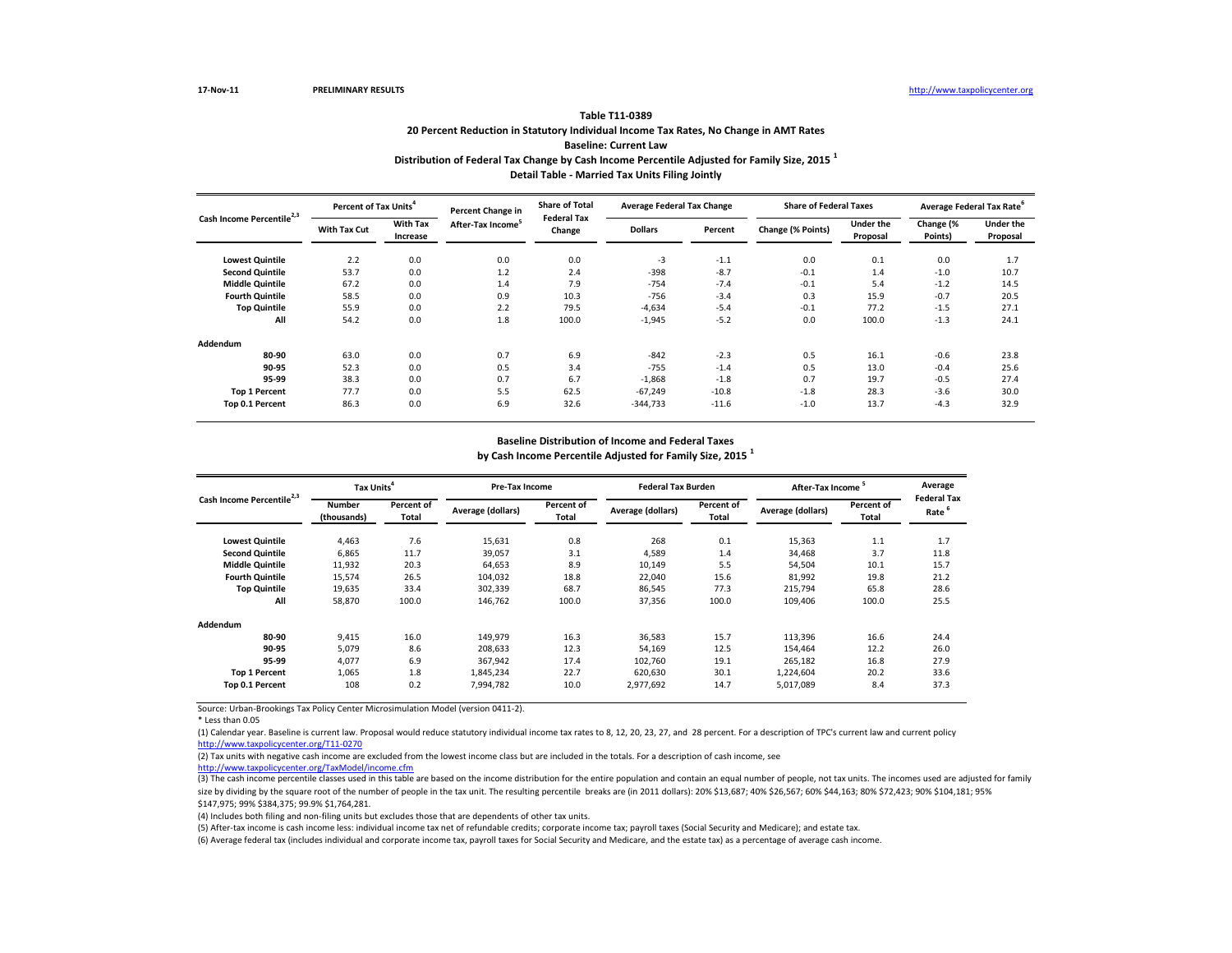Source: Urban-Brookings Tax Policy Center Microsimulation Model (version 0411-2).

\* Less than 0.05

(5) After-tax income is cash income less: individual income tax net of refundable credits; corporate income tax; payroll taxes (Social Security and Medicare); and estate tax. (6) Average federal tax (includes individual and corporate income tax, payroll taxes for Social Security and Medicare, and the estate tax) as a percentage of average cash income.

| Cash Income Percentile <sup>2,3</sup> | Percent of Tax Units <sup>4</sup> |                             | <b>Percent Change in</b> | <b>Share of Total</b><br><b>Federal Tax</b> | <b>Average Federal Tax Change</b> |         | <b>Share of Federal Taxes</b> |                              | Average Federal Tax Rate <sup>6</sup> |                              |
|---------------------------------------|-----------------------------------|-----------------------------|--------------------------|---------------------------------------------|-----------------------------------|---------|-------------------------------|------------------------------|---------------------------------------|------------------------------|
|                                       | <b>With Tax Cut</b>               | <b>With Tax</b><br>Increase | After-Tax Income         | Change                                      | <b>Dollars</b>                    | Percent | Change (% Points)             | <b>Under the</b><br>Proposal | Change (%<br>Points)                  | <b>Under the</b><br>Proposal |
| <b>Lowest Quintile</b>                | 2.1                               | 0.0                         | 0.0                      | 0.1                                         | $-1$                              | 0.2     | $-0.2$                        | $-3.4$                       | 0.0                                   | $-5.4$                       |
| <b>Second Quintile</b>                | 58.8                              | 0.0                         | 1.2                      | 30.0                                        | $-354$                            | $-10.7$ | $-0.8$                        | 13.0                         | $-1.1$                                | 8.9                          |
| <b>Middle Quintile</b>                | 71.1                              | 0.0                         | 1.4                      | 32.3                                        | $-621$                            | $-6.2$  | $-0.3$                        | 25.6                         | $-1.1$                                | 17.3                         |
| <b>Fourth Quintile</b>                | 51.2                              | 0.0                         | 0.6                      | 12.1                                        | $-406$                            | $-2.2$  | 0.8                           | 28.5                         | $-0.5$                                | 22.0                         |
| <b>Top Quintile</b>                   | 40.6                              | 0.0                         | 1.3                      | 25.5                                        | $-1,888$                          | $-3.5$  | 0.5                           | 36.3                         | $-1.0$                                | 26.7                         |
| All                                   | 40.7                              | 0.0                         | 1.0                      | 100.0                                       | $-371$                            | $-4.9$  | 0.0                           | 100.0                        | $-0.8$                                | 16.1                         |
| <b>Addendum</b>                       |                                   |                             |                          |                                             |                                   |         |                               |                              |                                       |                              |
| 80-90                                 | 43.2                              | 0.0                         | 0.4                      | 3.0                                         | $-350$                            | $-1.1$  | 0.5                           | 14.0                         | $-0.3$                                | 25.2                         |
| 90-95                                 | 33.7                              | 0.0                         | 0.2                      | 0.7                                         | $-289$                            | $-0.7$  | 0.2                           | 5.6                          | $-0.2$                                | 25.8                         |
| 95-99                                 | 33.7                              | 0.0                         | 0.6                      | 2.5                                         | $-1,254$                          | $-1.6$  | 0.3                           | 8.0                          | $-0.4$                                | 26.1                         |
| <b>Top 1 Percent</b>                  | 63.5                              | 0.0                         | 5.4                      | 19.2                                        | $-53,174$                         | $-10.3$ | $-0.5$                        | 8.7                          | $-3.5$                                | 30.8                         |
| Top 0.1 Percent                       | 75.0                              | 0.0                         | 6.9                      | 9.5                                         | $-307,109$                        | $-11.2$ | $-0.3$                        | 3.9                          | $-4.3$                                | 33.9                         |

| Cash Income Percentile <sup>2,3</sup> | Tax Units <sup>4</sup>       |                            | <b>Pre-Tax Income</b> |                            | <b>Federal Tax Burden</b> |                            | After-Tax Income  |                            | Average<br><b>Federal Tax</b> |
|---------------------------------------|------------------------------|----------------------------|-----------------------|----------------------------|---------------------------|----------------------------|-------------------|----------------------------|-------------------------------|
|                                       | <b>Number</b><br>(thousands) | Percent of<br><b>Total</b> | Average (dollars)     | Percent of<br><b>Total</b> | Average (dollars)         | Percent of<br><b>Total</b> | Average (dollars) | Percent of<br><b>Total</b> | Rate <sup>6</sup>             |
| <b>Lowest Quintile</b>                | 8,554                        | 32.8                       | 13,984                | 10.3                       | $-750$                    | $-3.3$                     | 14,734            | 13.0                       | $-5.4$                        |
| <b>Second Quintile</b>                | 8,234                        | 31.5                       | 33,302                | 23.5                       | 3,310                     | 13.9                       | 29,992            | 25.5                       | 9.9                           |
| <b>Middle Quintile</b>                | 5,041                        | 19.3                       | 54,971                | 23.8                       | 10,107                    | 25.9                       | 44,864            | 23.4                       | 18.4                          |
| <b>Fourth Quintile</b>                | 2,893                        | 11.1                       | 83,770                | 20.8                       | 18,823                    | 27.7                       | 64,947            | 19.4                       | 22.5                          |
| <b>Top Quintile</b>                   | 1,307                        | 5.0                        | 194,776               | 21.8                       | 53,798                    | 35.7                       | 140,978           | 19.0                       | 27.6                          |
| All                                   | 26,121                       | 100.0                      | 44,620                | 100.0                      | 7,531                     | 100.0                      | 37,089            | 100.0                      | 16.9                          |
| Addendum                              |                              |                            |                       |                            |                           |                            |                   |                            |                               |
| 80-90                                 | 840                          | 3.2                        | 124,047               | 8.9                        | 31,567                    | 13.5                       | 92,479            | 8.0                        | 25.5                          |
| 90-95                                 | 238                          | 0.9                        | 171,264               | 3.5                        | 44,531                    | 5.4                        | 126,733           | 3.1                        | 26.0                          |
| 95-99                                 | 194                          | 0.7                        | 293,736               | 4.9                        | 77,988                    | 7.7                        | 215,748           | 4.3                        | 26.6                          |
| <b>Top 1 Percent</b>                  | 35                           | 0.1                        | 1,501,783             | 4.5                        | 515,740                   | 9.2                        | 986,043           | 3.6                        | 34.3                          |
| Top 0.1 Percent                       | 3                            | 0.0                        | 7,219,902             | 1.9                        | 2,755,009                 | 4.2                        | 4,464,893         | 1.4                        | 38.2                          |

(1) Calendar year. Baseline is current law. Proposal would reduce statutory individual income tax rates to 8, 12, 20, 23, 27, and 28 percent. For a description of TPC's current law and current policy [http://www.taxpolicycente](http://www.taxpolicycenter.org/T11-0270)r.org/T11-0270

(2) Tax units with negative cash income are excluded from the lowest income class but are included in the totals. For a description of cash income, see [http://www.taxpolicycente](http://www.taxpolicycenter.org/TaxModel/income.cfm)r.org/TaxModel/income.cfm

(4) Includes both filing and non-filing units but excludes those that are dependents of other tax units.

### **Baseline Distribution of Income and Federal Taxes by Cash Income Percentile Adjusted for Family Size, 2015 <sup>1</sup>**

## **Distribution of Federal Tax Change by Cash Income Percentile Adjusted for Family Size, 2015 <sup>1</sup> Detail Table - Head of Household Tax Units**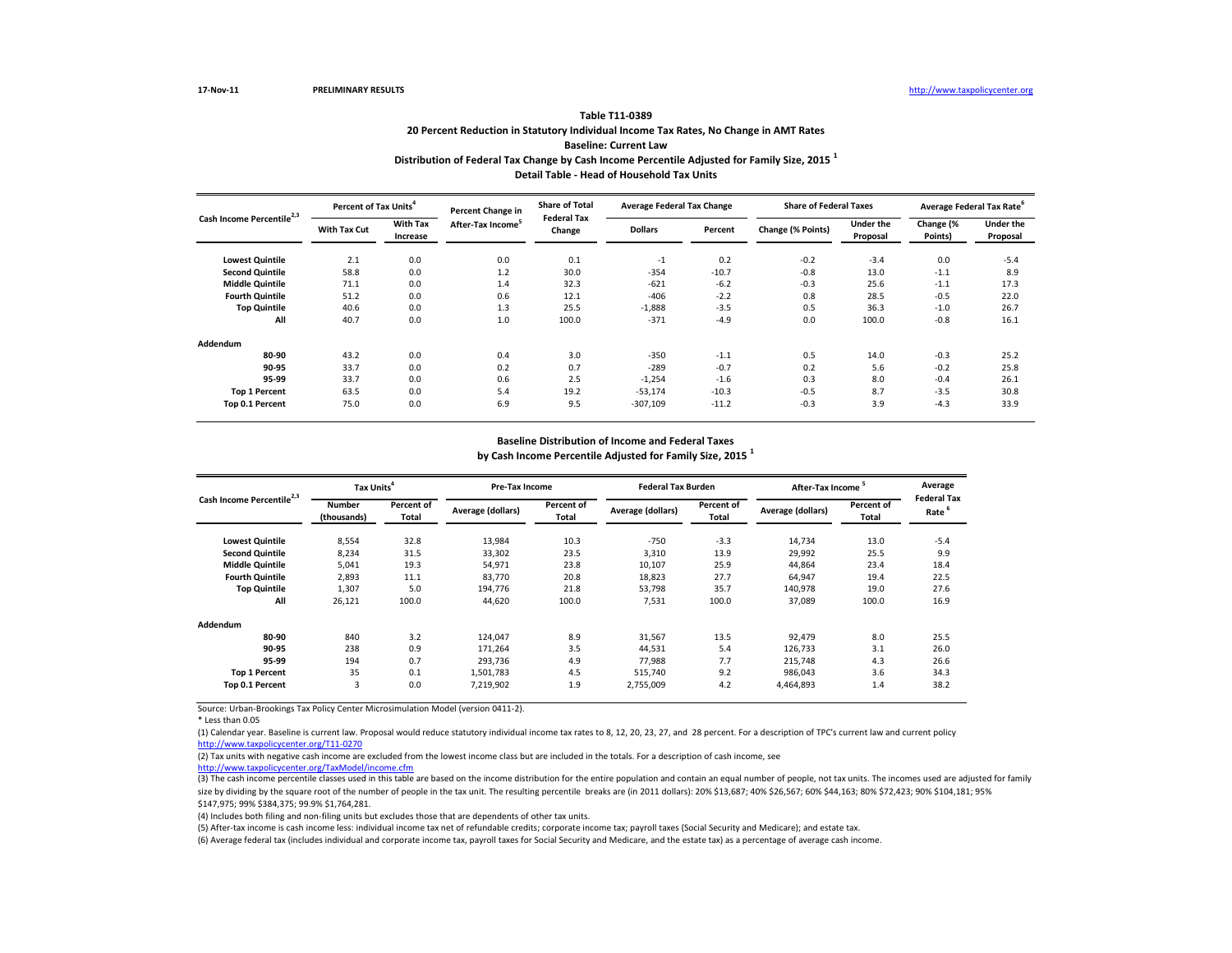Source: Urban-Brookings Tax Policy Center Microsimulation Model (version 0411-2).

\* Less than 0.05

Note: Tax units with children are those claiming an exemption for children at home or away from home.

(5) After-tax income is cash income less: individual income tax net of refundable credits; corporate income tax; payroll taxes (Social Security and Medicare); and estate tax. (6) Average federal tax (includes individual and corporate income tax, payroll taxes for Social Security and Medicare, and the estate tax) as a percentage of average cash income.

| Cash Income Percentile <sup>2,3</sup> |                     | <b>Percent of Tax Units</b> |                               | <b>Share of Total</b><br>Percent Change in | <b>Average Federal Tax Change</b> |         | <b>Share of Federal Taxes</b> |                       | Average Federal Tax Rate <sup>6</sup> |                              |
|---------------------------------------|---------------------|-----------------------------|-------------------------------|--------------------------------------------|-----------------------------------|---------|-------------------------------|-----------------------|---------------------------------------|------------------------------|
|                                       | <b>With Tax Cut</b> | <b>With Tax</b><br>Increase | After-Tax Income <sup>5</sup> | <b>Federal Tax</b><br>Change               | <b>Dollars</b>                    | Percent | Change (% Points)             | Under the<br>Proposal | Change (%<br>Points)                  | <b>Under the</b><br>Proposal |
| <b>Lowest Quintile</b>                | 1.0                 | 0.0                         | 0.0                           | 0.0                                        | $-1$                              | 0.1     | 0.0                           | $-0.9$                | 0.0                                   | $-6.8$                       |
| <b>Second Quintile</b>                | 60.8                | 0.0                         | 1.2                           | 8.0                                        | $-410$                            | $-9.9$  | $-0.2$                        | 3.4                   | $-1.1$                                | 9.8                          |
| <b>Middle Quintile</b>                | 64.0                | 0.0                         | 1.2                           | 11.4                                       | $-635$                            | $-4.9$  | $-0.1$                        | 10.3                  | $-0.9$                                | 18.1                         |
| <b>Fourth Quintile</b>                | 29.8                | 0.0                         | 0.3                           | 3.9                                        | $-214$                            | $-0.8$  | 0.8                           | 22.2                  | $-0.2$                                | 23.4                         |
| <b>Top Quintile</b>                   | 28.8                | 0.0                         | 2.2                           | 76.7                                       | $-5,163$                          | $-5.3$  | $-0.5$                        | 64.8                  | $-1.6$                                | 28.3                         |
| All                                   | 37.3                | 0.0                         | 1.5                           | 100.0                                      | $-1,123$                          | $-4.5$  | 0.0                           | 100.0                 | $-1.1$                                | 23.4                         |
| <b>Addendum</b>                       |                     |                             |                               |                                            |                                   |         |                               |                       |                                       |                              |
| 80-90                                 | 28.2                | 0.0                         | 0.2                           | 2.0                                        | $-255$                            | $-0.6$  | 0.6                           | 16.4                  | $-0.2$                                | 26.0                         |
| 90-95                                 | 14.6                | 0.0                         | 0.1                           | 0.5                                        | $-145$                            | $-0.2$  | 0.5                           | 11.1                  | $-0.1$                                | 27.3                         |
| 95-99                                 | 35.2                | 0.0                         | 1.1                           | 9.6                                        | $-3,407$                          | $-2.7$  | 0.3                           | 16.3                  | $-0.8$                                | 28.4                         |
| <b>Top 1 Percent</b>                  | 84.5                | 0.0                         | 6.9                           | 64.6                                       | $-97,012$                         | $-12.5$ | $-1.9$                        | 21.1                  | $-4.4$                                | 31.0                         |
| Top 0.1 Percent                       | 90.5                | 0.0                         | 7.7                           | 29.6                                       | $-475,508$                        | $-12.4$ | $-0.9$                        | 9.8                   | $-4.7$                                | 33.5                         |

| Cash Income Percentile <sup>2,3</sup> | Tax Units <sup>4</sup>       |                                   | Pre-Tax Income    |                            | <b>Federal Tax Burden</b> |                                   | <b>After-Tax Income</b> |                            | Average                                 |
|---------------------------------------|------------------------------|-----------------------------------|-------------------|----------------------------|---------------------------|-----------------------------------|-------------------------|----------------------------|-----------------------------------------|
|                                       | <b>Number</b><br>(thousands) | <b>Percent of</b><br><b>Total</b> | Average (dollars) | Percent of<br><b>Total</b> | Average (dollars)         | <b>Percent of</b><br><b>Total</b> | Average (dollars)       | Percent of<br><b>Total</b> | <b>Federal Tax</b><br>Rate <sup>6</sup> |
| <b>Lowest Quintile</b>                | 10,299                       | 20.5                              | 14,919            | 3.0                        | $-1,019$                  | $-0.8$                            | 15,939                  | 4.2                        | $-6.8$                                  |
| <b>Second Quintile</b>                | 10,995                       | 21.9                              | 37,962            | 8.1                        | 4,132                     | 3.6                               | 33,830                  | 9.6                        | 10.9                                    |
| <b>Middle Quintile</b>                | 10,131                       | 20.2                              | 67,712            | 13.3                       | 12,882                    | 10.4                              | 54,830                  | 14.3                       | 19.0                                    |
| <b>Fourth Quintile</b>                | 10,153                       | 20.2                              | 112,761           | 22.3                       | 26,568                    | 21.4                              | 86,193                  | 22.6                       | 23.6                                    |
| <b>Top Quintile</b>                   | 8,372                        | 16.7                              | 329,225           | 53.6                       | 98,408                    | 65.4                              | 230,817                 | 49.8                       | 29.9                                    |
| All                                   | 50,185                       | 100.0                             | 102,460           | 100.0                      | 25,118                    | 100.0                             | 77,343                  | 100.0                      | 24.5                                    |
| Addendum                              |                              |                                   |                   |                            |                           |                                   |                         |                            |                                         |
| 80-90                                 | 4,416                        | 8.8                               | 171,499           | 14.7                       | 44,910                    | 15.7                              | 126,589                 | 14.4                       | 26.2                                    |
| 90-95                                 | 1,992                        | 4.0                               | 245,849           | 9.5                        | 67,183                    | 10.6                              | 178,666                 | 9.2                        | 27.3                                    |
| 95-99                                 | 1,588                        | 3.2                               | 434,482           | 13.4                       | 126,794                   | 16.0                              | 307,688                 | 12.6                       | 29.2                                    |
| <b>Top 1 Percent</b>                  | 375                          | 0.8                               | 2,183,049         | 15.9                       | 773,801                   | 23.0                              | 1,409,247               | 13.6                       | 35.5                                    |
| Top 0.1 Percent                       | 35                           | 0.1                               | 10,034,824        | 6.9                        | 3,840,320                 | 10.7                              | 6,194,504               | 5.6                        | 38.3                                    |

(1) Calendar year. Baseline is current law. Proposal would reduce statutory individual income tax rates to 8, 12, 20, 23, 27, and 28 percent. For a description of TPC's current law and current policy [http://www.taxpolicycente](http://www.taxpolicycenter.org/T11-0270)r.org/T11-0270

(2) Tax units with negative cash income are excluded from the lowest income class but are included in the totals. For a description of cash income, see

[http://www.taxpolicycente](http://www.taxpolicycenter.org/TaxModel/income.cfm)r.org/TaxModel/income.cfm

(4) Includes both filing and non-filing units but excludes those that are dependents of other tax units.

### **Baseline Distribution of Income and Federal Taxes by Cash Income Percentile Adjusted for Family Size, 2015 <sup>1</sup>**

## **Distribution of Federal Tax Change by Cash Income Percentile Adjusted for Family Size, 2015 <sup>1</sup> Detail Table - Tax Units with Children**